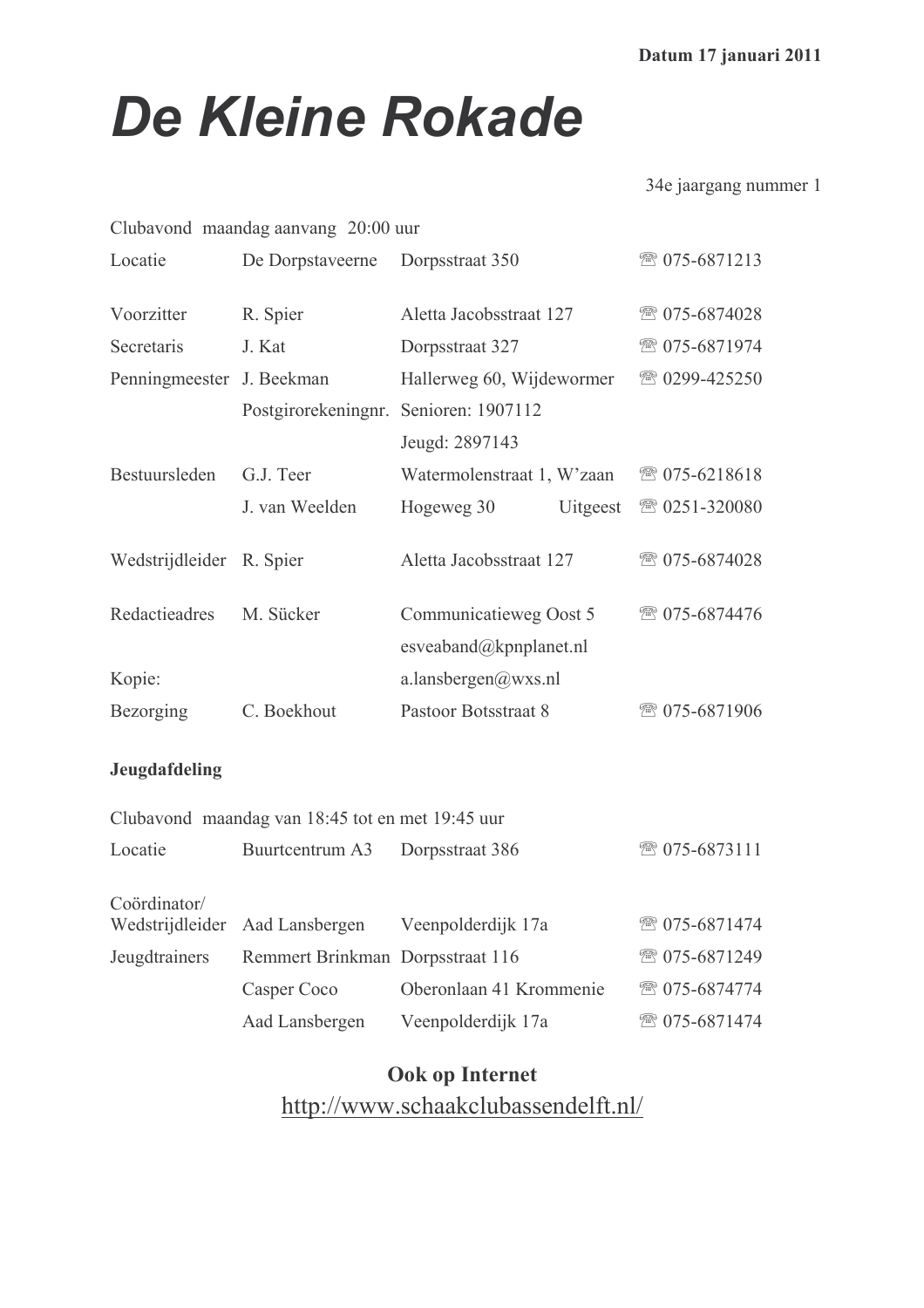# WEDSTRIJDNIEUWS (INTERN)

### **December**

Op de scheurkalender van www.onzetaal.nl stond op zondag 12 december een vraag over sporttaal. De vraag luidde:

"Wat doet een *kiebitzer* als hij bij een partij schaken staat toe te kijken?" (het antwoord, zie verder in de tekst)

Na de vorige uitgave van ons clubblad waren in december nog 3 speelavonden te spelen.



(wat was u de vorige keer opgevallen??)

Het was wat onwennig op de  $1^e$ speelavond. De toiletruimte werd verbouwd. De "tijdelijke" ruimte was achterin te vinden.

De punten werden vrijwel evenredig verdeeld over de wit en zwart speler. De nummers 1 tot en met 3 wonnen hun partij. Jan de Boer hield stand, bij de 1<sup>e</sup> twaalf. Hij speelde remise tegen Jean Louis van Ollefen.

Rene Spruit kwam met grote sprongen dichterbij de mogelijk  $1^e$  groep. Hij won van Jan Bulder.

Hetzelfde deed Hans Kuijper, hij won van Daan Noë.

Melchior Bood won van Bart Hoffman en kwam daardoor op plaats 9.

Met 4 ronden te gaan was nog van alles mogelijk. 14 spelers stonden binnen de 100 punten bij elkaar.

Het antwoord op de vraag over sporttaal : Een *kiebitzer* is iemand, die bij schaken staat toe te kijken en

voortdurend ongevraagd en vaak onnodig advies geeft. Oftewel een toekijkende betweter. (wel eens bij ons op de club gezien?)

Op de 2<sup>e</sup> speelavond was David Gelok weer aanwezig. Hij speelde tegen Albert Grin en won. Zijn credo "alles winnen tot 17 januari". Dan zit hij misschien nog bij de eerste TWAALF. Aanraken is zetten, was een rode draad van de avond

Jan Teer zette langzaam aan Ab Visser vast en vergaloppeerde zich bijna in het snel veroveren in een pion, met een paard. De pionnenmeerderheid bood voldoende compensatie om het kwaliteitsverlies op te heffen. Jan won uiteindelijk van Ab.

Fons Rijkhoff had nog nooit van deze regel gehoord, zei hij tegen Daan. Hij verloor wel. Of het daar aan lag, weet ik niet.

De andere Fons strafte direct een fout van Jan van Weelden af. Met een vorkje won hij materiaal en uiteindelijk de partii.

Jan de Boer moest tegen de koploper, Aad Lansbergen. Hij redde het niet en zakte jets op de ranglijst.

Rene Spruit zette zijn opmars voort. Bijna ging hij in de fout tegen Cees Boekhout, maar overzag tijdig een ingenieus plan van Cees.

Met 3 ronden te gaan maakte 10 spelers nog kans op 6 plaatsen bij de 1<sup>e</sup> 12.

Na de jaarlijkse feestavond was op maandag 27 december 2010 de laatste speelavond van het jaar.

Oom Jan (van Weelden) leerde zijn neefje (Don) schaken. Het werd uiteindelijk remise.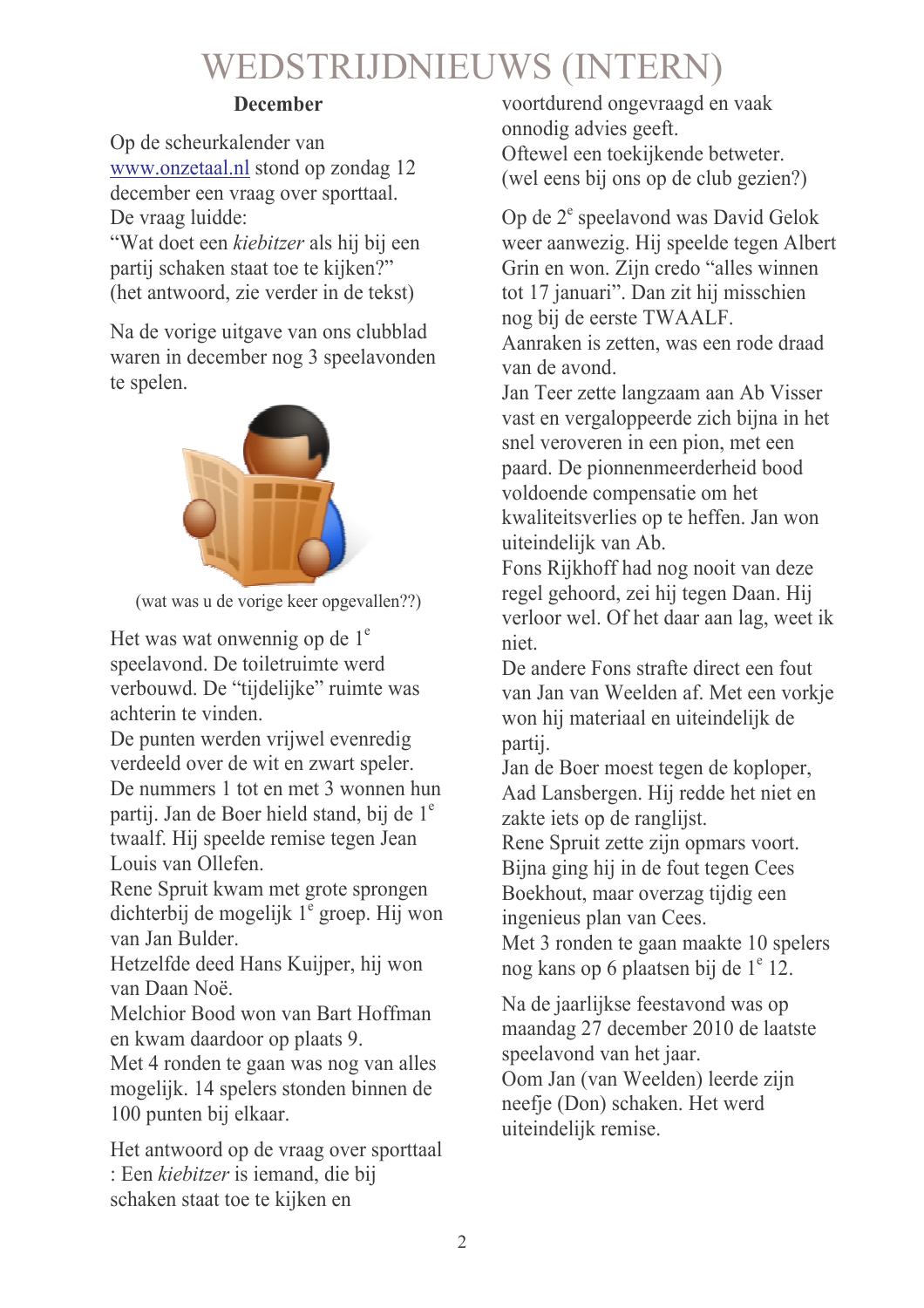### Januari



De top 6 speelde ook remise, met uitzondering van Kees Lute, die Jan Teer versloeg.

Jan Kat kwam dichterbij de top door te winnen van Rene Spruit. Roel Spier deed hetzelfde, maar dan tegen Jan de **Boer** 

Fons Rijkhoff wist tegen Albert Grin te ontsnappen aan een mat in één!!! En won toch nog. Bij deze partij moest de wedstrijdleider ingrijpen door een foutieve instelling van de klok. Een analoge klok bood gelukkig uitkomst.



Jan Bulder schoof Casper Coco. figuurlijk, van het bord. Annie deed aan sporen onderzoek. Mysterieuze voetstappen op de vloer leidde naar één zitplaats. Of de echte dader daar ook zat, valt te betwijfelen. Met 2 ronden te gaan maakte 10 spelers nog kans op 6 plaatsen bij de 1<sup>e</sup> 12.

Tijdens sinterklaasavond ben ik in het bezit gekomen van een (scheur) schaakkalender 2011.



De 1<sup>e</sup> pagina ging over Paolo Boi. Ik had daar zelf nooit van gehoord.

Paolo Boi (1528-1598) Geboren in Syracuse, was een van de beste spelers van de 16<sup>e</sup> eeuw. Als jongeman versloeg hij, in 1549, Paus Paulus III in een schaakmatch. Die was zo onder de indruk van de capaciteiten van zijn tegenstander dat hij aanbood hem tot kardinaal te benoemen. Maar Boi weigerde dat.

Vele jaren en omzwervingen later, in 1574, was hij aan het Spaanse hof van Filips II beland, waar hij de twee beste Spaanse spelers, Ruy Lopez en Ceron, versloeg. De koning beloonde hem daarvoor rijkelijk met onder andere een officiële aanstelling op zijn geboortegrond Sicilië. Op weg daar naartoe echter sloeg het noodlot toe en werd hij gevangen genomen door Algerijnse piraten en als slaaf doorverkocht aan een Turkse handelaar. Om geld spelend verdiende hij voor zijn nieuwe meester een fortuin en uiteindelijk voor zichzelf de vrijheid. Paolo Boi stierf in 1598 in Napels onder verdachte omstandigheden: hij zou vergiftigd zijn door jaloerse rivalen. Er zijn spektakelfilms gemaakt met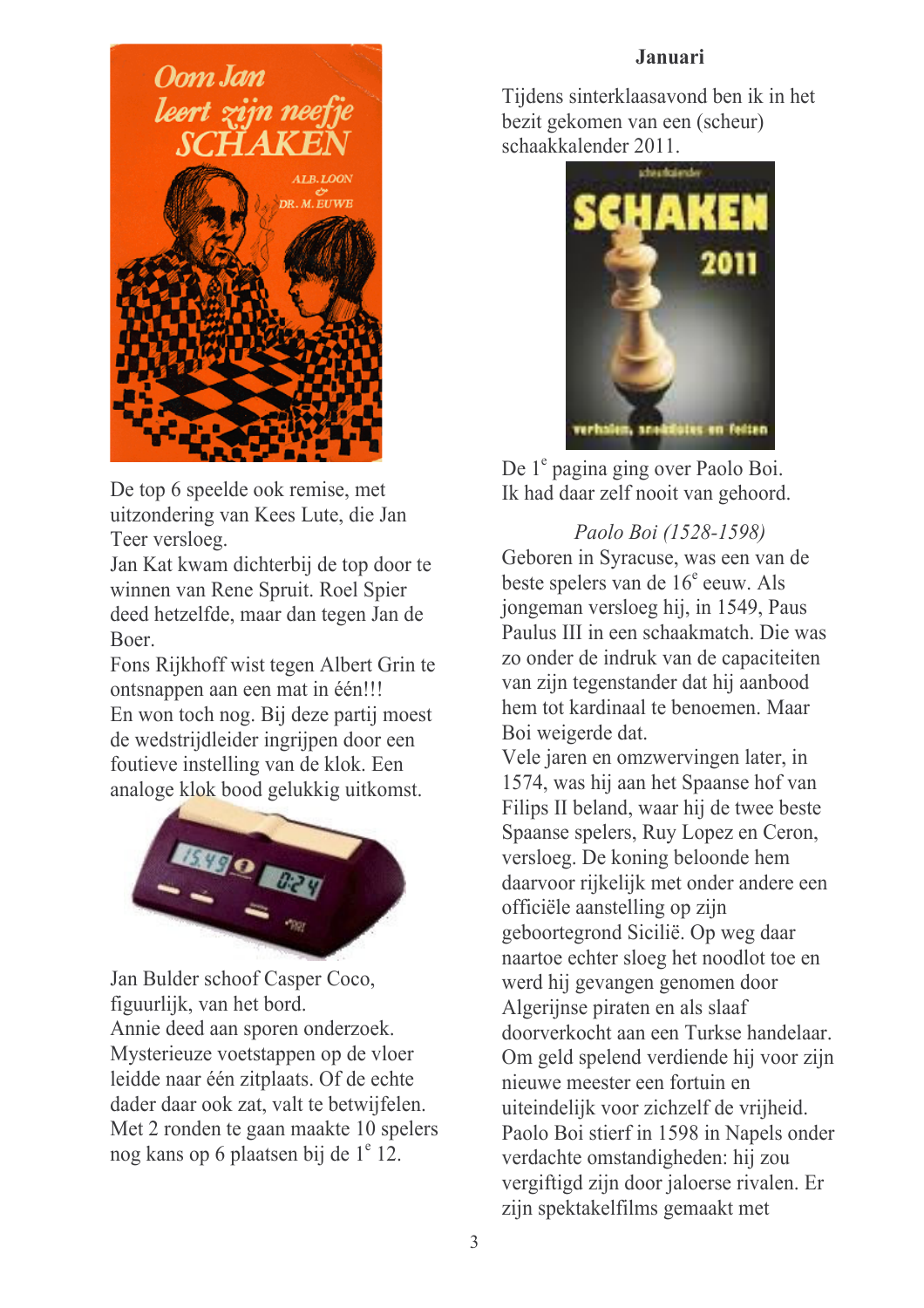mindere scripts dan het levensverhaal van deze schaker uit Syracuse. (laat ik nou steeds denken dat schaken) een onschuldige sport is)

Op de 1<sup>e</sup> speelavond, van 2011, hadden wij een bezoeker. Frans Bersee kwam eens langs. Bij vele van onze leden zag een 1<sup>e</sup> blik van herkenning. (wordt vervolgd?)

Er was maar 1 partij waar de zwartspeler met het volle punt ging strijken en dat was Bart Hoffman, die won van Fons Rijkhoff.



(de zwart speler wint!)

Aan de top veel partijen, die eindigde in remise.

Uitzondering was Aad Lansbergen, die won van Hans Kuijper.

Roel Spier voegde zich bij de 1<sup>e</sup> acht door te winnen van Melchior Bood. De laatste partij was die tussen Jan de Boer en Ab Visser, Jan wist geduldig een voorsprong van een pion en kwaliteit, om te zetten in een opgave van Ab

Met nog 1 ronde te gaan maakte 9 spelers nog kans op 4 plaatsen bij de 1<sup>e</sup>  $12<sup>°</sup>$ 

Op de 2<sup>e</sup> speelavond de afsluiting van het 1<sup>e</sup> deel van de interne competitie. Doordat het 8-tal een bondswedstrijd speelde in Hillegom, tegen De Uil 3,

waren er relatief weinig interne competitie wedstrijden. Het 8-tal won met  $5\frac{1}{2}$  tegen  $2\frac{1}{2}$ . (zie elders, het verslag van Jan Kat) Jan van Weelden nam de honneurs van Roel Spier waar als wedstrijdleider. In een vijftal partijen ging het erom. Uiteraard had de hoger geplaatste speler, in de tussenstand, de beste papieren.

Zelfs Cees Boekhout maakte een kans. Weliswaar een kleine, maar toch. Hij speelde tegen Jan de Boer, die ook in de race was. De heren deelden het punt en daardoor viel Cees af en was Jan afhankelijk van de resultaten van anderen

Hans Kuijper maakte een kans in zijn partij tegen Ruud Douwes. Hans won en plaatste zich daarmee. Ruud daalde daardoor, maar als kampioen van de 2<sup>e</sup> groep had hij recht op bonuspunten. Na de tussenstand bleek de bonuspunten tot een deelname bij de 1<sup>e</sup> groep te lieden.

Rene Spruit nam het op tegen Daan Noë. Hij wist te winnen en daardoor plaatste hij zich wederom nipt en Daan plaatste zich hierdoor niet.

Jan Teer speelde tegen Melchior Bood. Hij speelde remise en haalde het daardoor niet, echter Melchior wel.

Jan Bulder en Jean-Louis van Ollefen speelden remise. Voor Jean Louis betekende dit geen plaatsing, bij de 1<sup>e</sup> twaalf. Jan had al geen kans meer.

Door deze resultaten kwamen 2 nieuwe gezichten, ten opzichte van vorig seizoen, in de  $1^{\circ}$  groep. Ruud Douwes, de kampioen van 2<sup>e</sup> groep van vorig seizoen. Hans Kuijper, die een sterke eindspurt had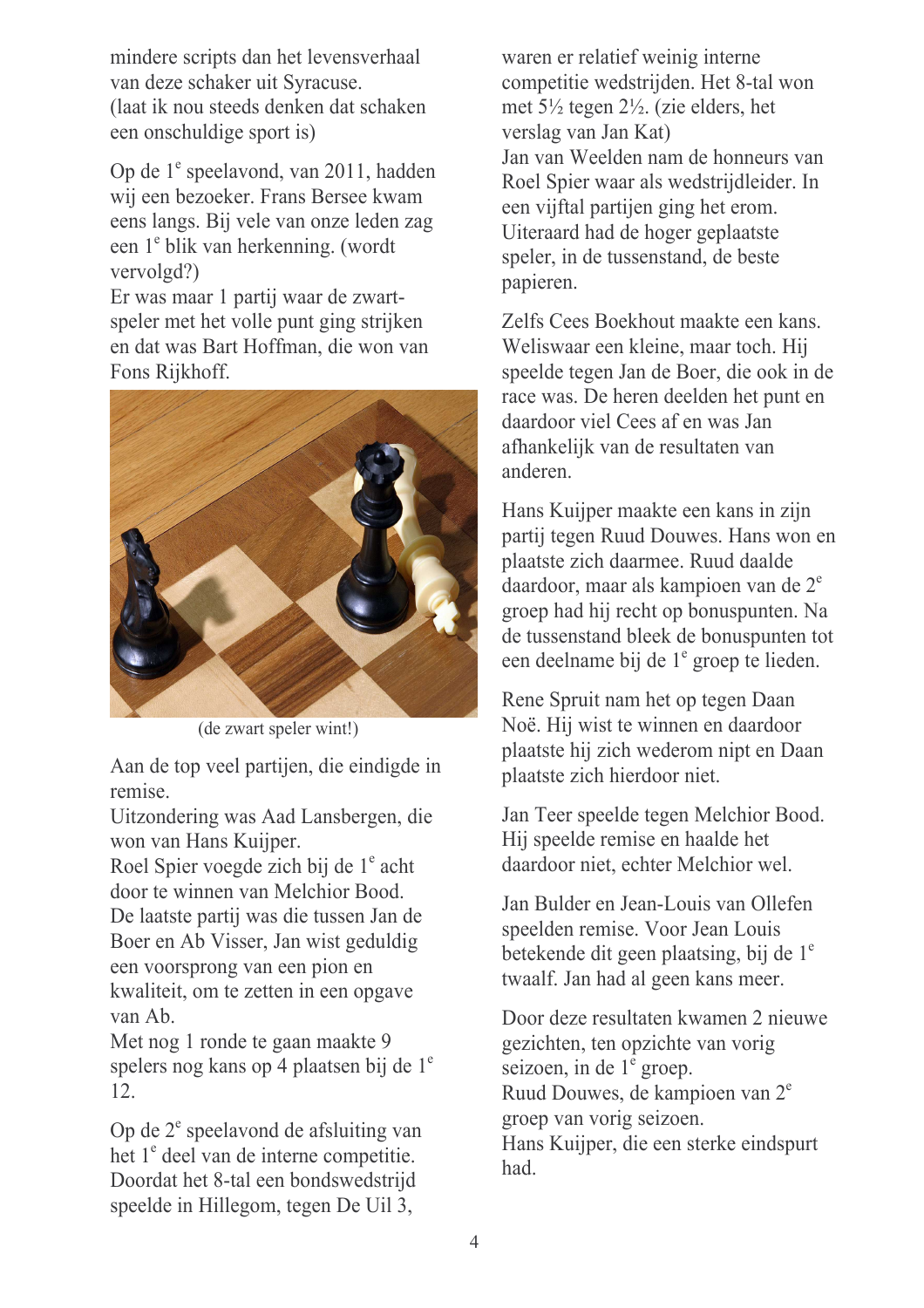

(de remisekoning wordt NIET gekroond)

Na het 1<sup>e</sup> deel van de competitie was geen remisekoning aan te wijzen. Er was een koninkrijk (Piet Bijl, Daan Noë, Jean Louis van Ollefen en Jan van Weelden) met 8 remisepartijen...

# Resultaten van de jeugdleden

Melchior Bood eindigt het hoogst. (11) Hij heeft een 55% score behaald en plaatst zich wederom bij de 1e groep. Casper Coco volgt daarna (22). Hij heeft score van  $50\%$ .

Het laagst staat Don Spier. (29) Hij is bezig met een HBO studie en kan vrijwel niet schaken.

# **WEB-site**

Mist u wat op onze site, laat het ons weten. Wij zijn op zoek naar een beheerder van de site. Wie o wie wil dit op zich nemen?

**Nieuwe leden** 

Komt u jemand tegen en raakt u misschien aan de praat over schaken. Probeer diegene eens warm te maken voor onze gezellige club.

> Wetenswaardigheden (vanuit de schaakkalender 2011)

Karpov en Kortsjnoi konden, in 1978, kiezen uit 3 plaatsen voor hun wereldkampioenschapmatch: Baguio, Graz en Hamburg. Karpov wilde graag in Hamburg spelen en Kortsjnoi in Graz. Baguio op de Filippijnen wilden ze allebei niet, want daar waren de

omstandigheden veel te onaangenaam. Toen Karpov zijn lijstie maakte plaatste hij uiteraard Hamburg bovenaan, maar hij realiseerde zich dat als hij Graz als 2<sup>e</sup> zou zetten, die stad een 2<sup>e</sup> en 1<sup>e</sup> plaats zou wegslepen - want Kortsinoi zou vanzelfsprekend allereerst voor Graz kiezen. Daarmee zou de Oostenrijkse plaats wel eens verkozen kunnen worden en Kortsinoi in de kaart gespeeld! Dus kwam Graz op de 3<sup>e</sup> plek terecht, en als Kortsinoi nu gewoon Hamburg als  $2^e$  verkiest, wordt de Duitse stad 1 en 2, en dat is beter dan de 1 en 3 van Graz.

Maar dat deed Kortsjnoi niet. Die was even wantrouwig als Karpov, kwam tot precies dezelfde redenering en zette ook Baguio op de  $2^e$  plek. En zo zaten ze, zeer tegen hun beider zin, in een warme zompige omgeving te spelen, waar het iedere dag regende, de vochtigheid tegen de 100% liep en de kleren aan hun lichaam verschimmelden

De 1<sup>e</sup> mechanische schaakklok werd voor het eerst gebruikt in 1883, in het supertoernooi van Londen. Het was een uitvinding van de Engelsman Thomas Bright Wilson.



(Wilhelm Steinitz) Wilhelm Steinitz (1836-1900) was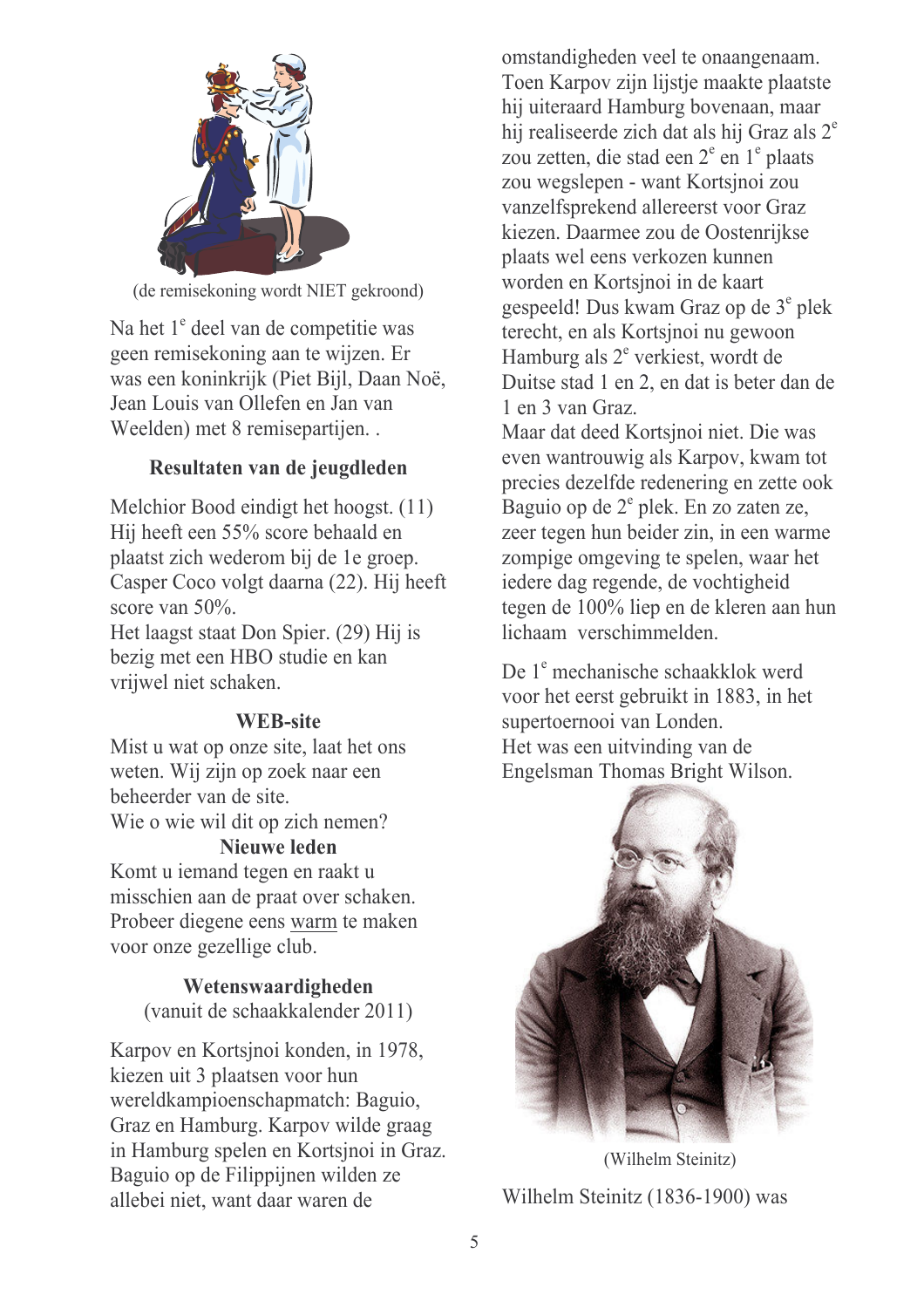degene die het idee introduceerde om via matches om de wereldtitel te spelen. In 1886 speelde hij een aantal matches tegen Zukertort. Steinitz won daarmee de 1<sup>e</sup> wereldtitel. Steinitz behield de titel tot 1894

Het jaartal 1804 is vastgelegd als het "begin" van het correspondentieschaak.

Uitspraak van Donner was eens: "De vreugde van de overwinning weegt niet op tegen de smart van het verlies" Nimzowitsi sprong ooit na een nederlaag op de speeltafel en riep: "en van deze idioot moet ik verliezen" Redenen van vele schakers bij een onverwachte nederlaag zijn:

- zo zie je maar, je kunt van iedereen verliezen;
- 't is erg druk op het werk.
- op een gegeven moment begon je het nog wel aardig te spelen,
- ach ja, het blijft een loterij,
- to evallig dat zo'n combinatie er ineens in blijkt te zitten,
- nou, deze partij zal de krant niet halen.
- daar deed je nog verdomd lang over trouwens.
- tja, ik maakte net één fout meer dan jij.
- ik ga snel naar huis, want ik voel al een tijd niet lekker.

Wie herkent zich bovenstaand "natrappen"?



In het boek "Through the Looking Glass" stapt Alice door een spiegel om aan de andere kant op een gigantisch schaakbord terecht te komen, waar de stukken leven en zij allerlei avonturen meemaakt. Alice is een pion, die uiteindelijk promoveert tot een dame. En dan beslist zij de partij.



(de beste schaker ooit?! ELO-rating 2851) Karpov en Kasparov hebben VIJF matches om het wereldkampioenschap gespeeld. (1984-1990) Een totaal van 144 partijen, in het voordeel van Kasparov van 73-71. Zij hebben daar ongeveer 540 uur over gedaan.

Wedstrijdleider, Roel Spier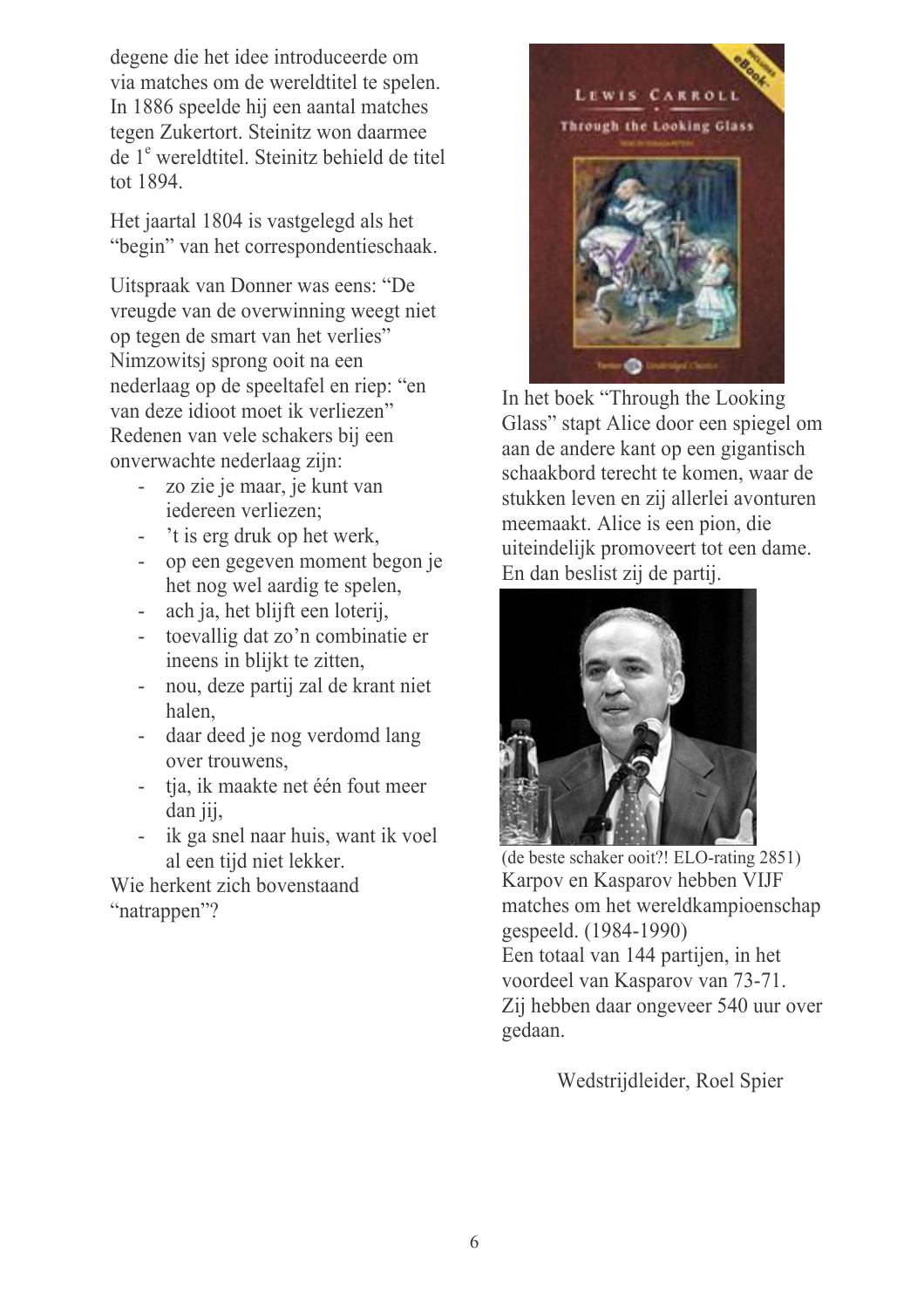### Stand na 10 januari 2011

|                |                  |       | Punten Waardering |
|----------------|------------------|-------|-------------------|
| 1              | A. Lansbergen    | 804.0 | 70                |
| 2              | K. Lute          | 759.0 | 69                |
| 3              | P. van Straten   | 604.5 | 68                |
| $\overline{4}$ | R. Nieuwenhuizen | 586.0 | 67                |
| 5              | G.J. Teer        | 580.5 | 66                |
| 6              | R. Spier         | 571.5 | 65                |
| $\overline{7}$ | R. Brinkman      | 512.0 | 64                |
| 8              | J. Kat           | 491.0 | 63                |
| 9              | R. Douwes        | 487.5 | 62                |
| 10             | J. Kuyper        | 484.5 | 61                |
|                | 11 Melchior Bood | 475.5 | 60                |
| 12             | R. Spruit        | 457.0 | 59                |
|                |                  |       |                   |
|                |                  |       |                   |
|                |                  |       |                   |

|                     |       | Punten Waardering |
|---------------------|-------|-------------------|
| 13 J. de Boer       | 446.5 | 58                |
| 14 J. Teer          | 434.5 | 57                |
| 15 J.L. van Ollefen | 425.5 | 56                |
| 16 C. Boekhout      | 410.5 | 55                |
| 17 D. Noë           | 391.0 | 54                |
| 18 A. Visser        | 371.0 | 53                |
| 19 J. Bulder        | 361.5 | 52                |
| 20 B. Hoffman       | 359.5 | 51                |
| 21 D. Gelok         | 347.0 | 50                |
| 22 C. Coco          | 347.0 | 49                |
| 23 J. van Weelden   | 342.0 | 48                |
| 24 A. Eggenhuizen   | 331.0 | 47                |
| 25 F. Rijkhoff      | 321.0 | 46                |
| 26 J. Beekman       | 278.5 | 45                |
| 27 P. Bijl          | 264.5 | 44                |
| 28 J. Vriend        | 145.0 | 43                |
| 29 D. Spier         | 108.5 | 42                |
| 30 A. Grin          | 90.0  | 41                |
|                     |       |                   |

#### Verslag van de APK club competitie over het jaar 2010.

Gedurende de periode van maandag 11 januari 2010 tot en met maandagavond 13 december 2010 hebben we de resultaten van alle tijdens de clubavonden gespeelde schaakpartijen geregistreerd. De uitgangspositie was de stand na de feestavond in december 2009 en/of de splitsing tussen de eerste en de tweede groep.

Dit alles gebeurd om jaarlijks te komen tot het uitreiken van een zestal APK periode titels aan zes verschillende clubleden die dan tijdens de feestavond in december strijden om de titel:

Algemeen Periode Kampioen over het jaar ........

In de nu achter ons liggende periode hebben we met z'n allen 310 partijen gespeeld. Hiervan werden er 114 gewonnen door wit.

De spelers met de zwarte stukken wisten er 99 te winnen.

Vervolgens eindigde er 97 partijen in remise.

In de loop van het jaar hebben we bekend gemaakt wie een periode titel gewonnen hadden. Dit waren achtereen volgens de heren Jan Teer, Fons Eggenhuizen, Jan Beekman, Fons Rijkhoff en Cees Boekhout. De zesde titel kon, na afloop van de clubavond op 13 december 2010, worden toegekend aan Aad Lansbergen.

Tijdens de feestavond op 20 december j.l. veroverde Aad Lansbergen de titel:

Algemeen Periode Kampioen van de schaakvereniging Assendelft in het jaar 2010. De bij deze titel behorende trofee werd door onze voorzitter aan hem uitgereikt.

Met ingang van maandag 17 januari 2011 starten we weer met het registreren van de uitslagen van de gespeelde partijen. Het vaststellen van de periode titel vindt plaats op basis van de stand na afloop van de clubavond op 10 januari j.l.

 $JLvO.$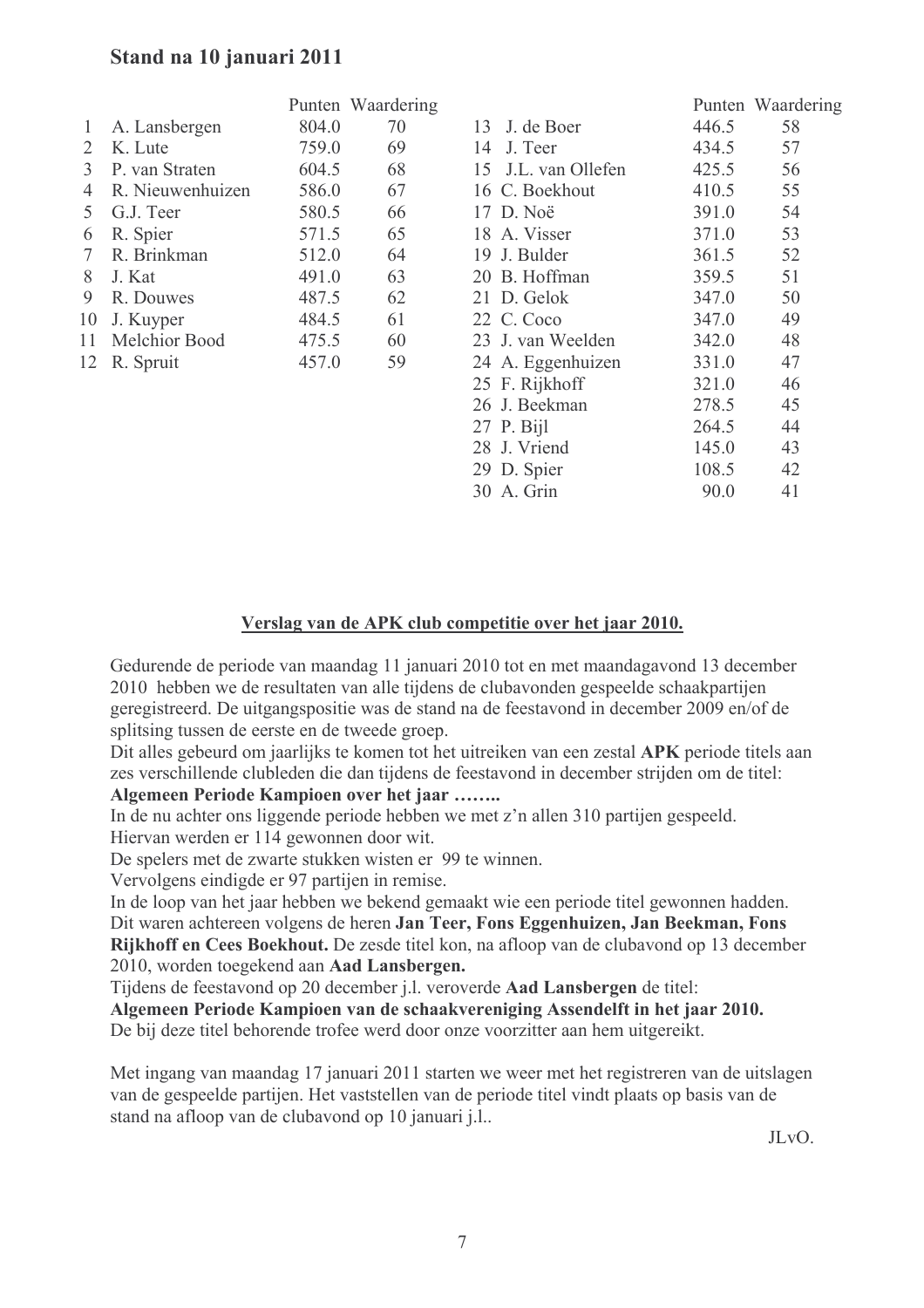# **WEDSTRIJDNIEUWS (EXTERN)**

#### **BONDSWEDSTRLID DE UIL-3 - ASSENDELFT**

Op maandag 10 januari vertrokken we naar Hillegom in Zuid-Holland om voor de NHSB onze vierde Bondswedstrijd te spelen. Dat De Uil z'n wedstrijden speelt in de Noordhollandse bond is volgens hun teamleider historisch gegroeid.

Als invaller voor Peter van Straten ging David Gelok mee en dat kwam goed uit voor de interne kompetitie waar zes kanshebbers voor de twaalfde plaats streden.

In het mooie Centrum De Hoeksteen hadden we het gelukspoppetie weer mee dat de eerste twee wedstrijden ontbrak en dat zorgde voor een ruim uitgevallen 2,5-5,5 overwinning tegen een qua rating gelijkwaardige tegenstander.

Het eerste punt haalden we binnen toen de tegenstander van Kees Lute in een ongeveer gelijke stelling pardoes een toren weggaf. Kees vond het jammer van de partij maar het was wel een punt!

Ondertussen had ondergetekende op het eerste bord een Scandinavische verdediging te bestrijden, waarbij door een foutje een pionnetje verloren ging. Na nog een uur spartelen werd het een kansloze nederlaag.

Van de partij van Gert-Jan Teer heb ik weinig gezien, maar het werd een vlotte en knappe overwinning tegen een 1700+-tegenstander.

Een nederlaag van Remmert Brinkman, het leek gelijk te staan, maar enkele zetten later toch verloren, maakte een tussenstand van 2-2.

Aad Lansbergen die al twee bondswedstrijden gewonnen had, stond goed, maar kwam een pion achter en wist met ongelijke lopers een remise uit het vuur te slepen.

In de resterende partijen stond David Gelok heel goed met een pion op de zevende rij. Toen de pion promoveerde tot dame bleef z'n opponent tegen beter weten in doorspelen. David bleef kalm en schoof hem vervolgens van het bord.

De laatste partijen gaven mooie stellingen te zien met een overwicht voor Ruud Nieuwenhuizen, dat plotseling doorsloeg doordat z'n tegenstander een toren weggaf. Roel Spier speelt meestal langdurige partijen, zoals ook nu. Met een pion op de zevende rij had Roel een prachtige stelling opgebouwd, maar er stonden nog veel stukken op het bord met veel tegendreigingen. Hij wist ze echter allemaal te pareren en een verdiend punt te scoren, zodat we met 5,5-2,5 naar huis gingen.

Met deze duidelijke overwinning staan we weer in de middenmoot met slechts twee punten achterstand op de koploper Het Witte Paard-5. Gezien het programma van HWP-5 zullen we geen kampioen worden, maar in de volgende wedstrijden kunnen we nog wel wat punten aan ons totaal toevoegen.

De volgende wedstrijd is op 14 februari thuis tegen De Vennep-3.

Teamleider Jan Kat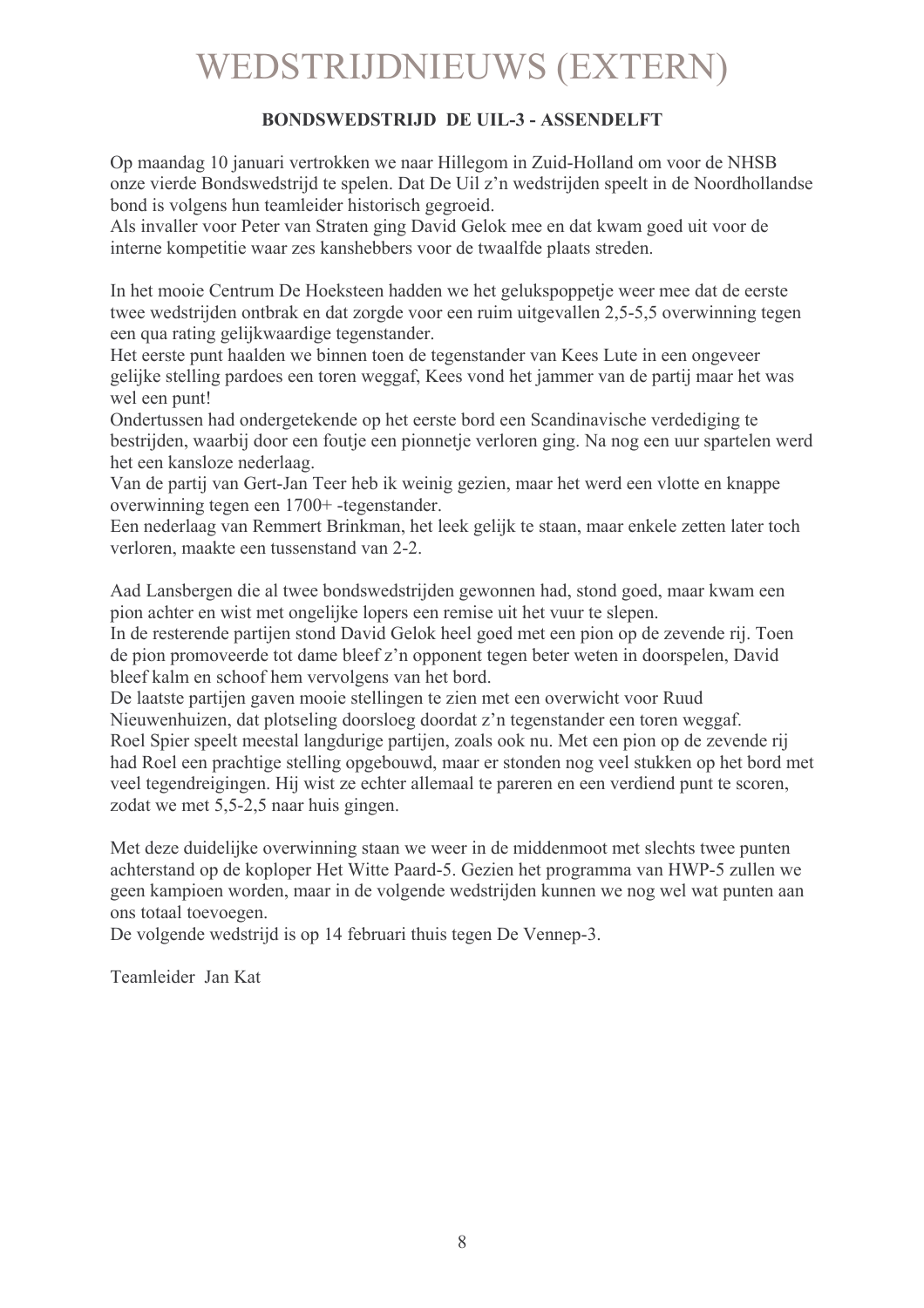#### De Schaakavonturen van Assendelft 2, (vervolg).

Op dinsdagavond 7 december werd het viertal van Assendelft 2 verwacht door het vierde team van de Schaakgroep Koedijk. Het plaatsje Koedijk bleek de meest noordelijke deel gemeente van Alkmaar te zijn, gelegen langs het Noord-Hollands kanaal. Deze schaakvereniging telt ruim veertig leden en kan gebruik maken van het werkelijk heel fraaie ontmoetingscentrum "De Rietschoot". Als gevolg van de winterse omstandig heden waren we vroeg van huis gegaan zodat we ruimschoots op tijd aanwezig waren. Na de bekende welkoms rituelen konden we dan ook op tijd beginnen aan de wedstrijd.

Onze vaste eerste bord man, Fons Rijkhoff, moest het met wit opnemen tegen de geroutineerde Jan Moerkerken. Deze heeft een beduidend hogere rating dan Fons achter zijn naam staan. Met heel veel geduld en denkwerk gelukte het Fons de stand in evenwicht te houden. Met als gevolg dat er op voorstel van Fons tot remise werd besloten, netjes gedaan.  $(\frac{1}{2} - \frac{1}{2})$ .

Omdat Jan de Boer verhinderd was en er niemand anders in de gelegenheid was om zijn plaats in te nemen speelde ik zelf aan het tweede bord met zwart tegen Koos Hoogland. Deze ging met de d4 opening heel vlot van start. Aanvankelijk werd ik een beetje overspeeld en onder druk gezet. Tijdens de denktijd van Koos heb ik de diverse bulletins van de diverse groepen doorgelezen en moest vaststellen dat ik ook een sterke schaker had getroffen. Na vier en twintig zetten kwam het tot een ferme afruil en in een gelijke stand bood ik remise aan en dit werd onmiddellijk geaccepteerd. Tijdens het uitspelen bleek dat ik te vlot met mijn aanbod was geweest.  $(1-1)$ .

Aan het derde bord speelde Casper Coco met wit tegen Eddy de Wit. Dit werd een echte Casper Coco partij waarin hij heel behoedzaam schaakte en véél tijd verbruikte. Hierdoor kwam hij een stuk voor te staan en kon de partij naar winst afwikkelen. Maar, helaas in ernstige tijdnood overzag hij even niet dat zijn dame in bleef staan. Dit kostte hem de partij heel sneu en jammer. Casper had echt een punt verdiend (2-1).

Aan het vierde bord schaakte Bart Hoffman met zwart tegen Mieke Clausen. Schaken tegen een lid van het zwakke geslacht die ook nog een klasse sterker speelt dan je verwacht is een zeer bijzondere ervaring. Dit overkwam Bart op deze avond. Mevrouw Mieke nam het initiatief en speelde meedogenloos op winst.

Hierdoor werd de eindstand in de ontmoeting Koedijk 4 - Assendelft 2,  $3 - 1$ . Toch was het weer een leuke ervaring bij zo'n omvangrijke vereniging.

Op maandagavond 31 januari 2011 komt bij ons op bezoek het team Bloemendaal 4.

JLvO.

| Kopijdata        |                    |
|------------------|--------------------|
| Inleverdatum     | Verschijningsdatum |
| 23 februari 2011 | 28 februari 2011   |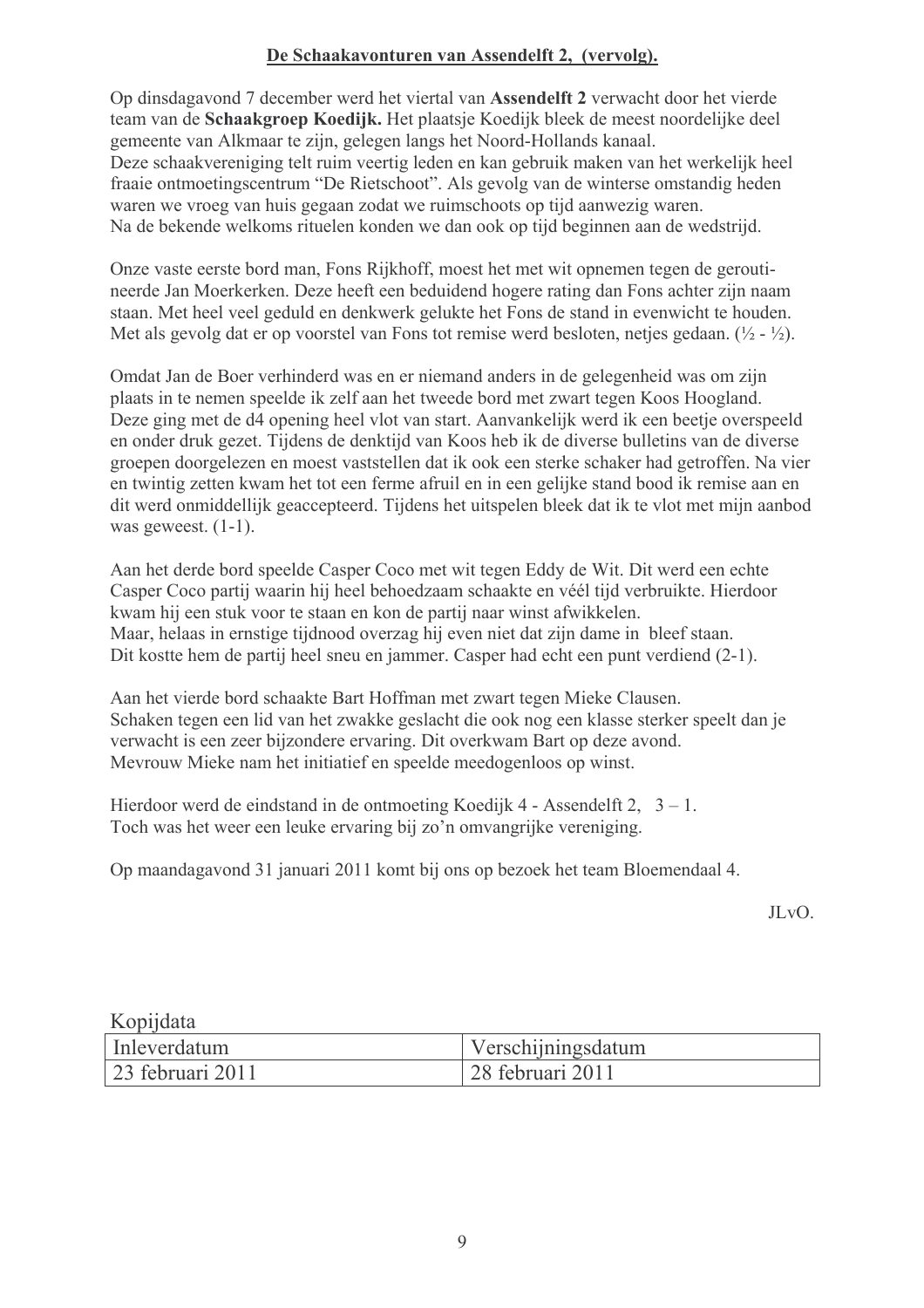# **JEUGDNIEUWS**

De strijd om het herfstkampioenschap is beslist. Op 3 januari werd met simultaanschaak de  $2^e$  seizoenhelft geopend. Tevens werden de prijzen uitgereikt.

In de kerstvakantie werd door een 3 tal leden deelgenomen aan het Zaans kampioenschap (Mark, Gilian en Marco). Er waren in totaal 49 deelnemers. Meest opvallend was Gilian die in de groep met spelers tot en met 11 jaar na 5 partijen en 5 overwinningen op rij fier op de 1<sup>e</sup> plaats stond. Toen kwam echter de man met de hamer en werd in zijn volgende partijen de voorsprong teniet gedaan. Hij eindigde met 3 andere spelers in de leeftijdsgroep t/m 9 jaar op een gedeelde eerste plaats. Gilian had de meeste weerstandspunten opgebouwd en had dus het best geschaakt maar volgens het reglement werd bij gelijk eindigen de kampioen door snelschaakwedstrijden bepaald. De 7-jarige Gilian werd hierna uiteindelijk 2<sup>e</sup> een prima resultaat maar begrijpelijk dat hij toch wat teleurgesteld was. Gilian gefeliciteerd. Jammer dat er van onze club maar 3 deelnemers waren. Casper, Roel en Mika waren op wintersport maar waar was de rest?

Op 12 december namen Mark, Gilian, Casper en Roel ook deel aan het 4<sup>e</sup> NHSB Grand Prix toernooi dat georganiseerd werd door Excelsior in Heemskerk. Verslag zie volgend blad.

De komende maand kan weer deelgenomen worden aan:

- de NHSB pupillendag in Santpoort-Noord. Zie volgend blad.
- het  $6^e$  NHSB Grand Prix toernooi in Castricum. Zie laatste blad.

Van de deelnemers aan de schaakcursus zijn de volgende schakers lid geworden van de club: Joeri Hagedoorn, Mik van Houts, Tijmen Janssen, Floris Langereis, Dani Peters, Duncan Rigter en Maurice Waerts. Jongens van harte welkom en veel schaakplezier.

#### Uitslagen laatste ronden herfstcompetitie:

#### 10e ronde 6 december

| Laurian Wannee     | - Gilian Honkoop   | $0 - 1$                     |
|--------------------|--------------------|-----------------------------|
| Sterre de Jong     | - Mark Honkoop     | $0 - 1$                     |
| Nick van der Hoorn | - Mexx de Jong     | $0 - 1$                     |
| Marc van Dalen     | - Stan Fey         | $0 - 1$                     |
| Stan Fey           | - Evelien de Wolff | $\frac{1}{2} - \frac{1}{2}$ |
| Marco van Eerden   | - Shahrukh Kahn    | $0 - 1$                     |
| Casper Bierman     | - Mika Imming      | $\frac{1}{2} - \frac{1}{2}$ |
| Roel Bierman       | - Hielke van Zeist | $\frac{1}{2} - \frac{1}{2}$ |
| Sterre de Jong     | - Roos Janssen     | $1 - 0$                     |

#### 11e ronde 13 december 1<sup>e</sup> half uur

| Mika Imming    | - Mark Honkoop       | $0 - 1$                     | -1             |
|----------------|----------------------|-----------------------------|----------------|
| Sterre de Jong | - Gilian honkoop     | $0 - 1$                     | -1             |
| Casper Bierman | - Laurian Wannee     | $0 - 1$                     | $\ddot{\cdot}$ |
| Stan Fey       | - Mexx de Jong       | $\frac{1}{2} - \frac{1}{2}$ |                |
| Lex Menger     | - Nick van der Hoorn | $1 - 0$                     | I              |
| Marc van Dalen | - Marco van Eerden   | $0 - 1$                     | $\mathbf l$    |
| Jens Fey       | - Pleuni Vriend      | $1 - 0$                     |                |
|                |                      |                             |                |

#### 12e ronde 13 december 2<sup>e</sup> half uur

| $0 - 1$                     | Laurian Wannee   | - Mark Honkoop   | $1 - 0$                     |
|-----------------------------|------------------|------------------|-----------------------------|
| $0 - 1$                     | Marco van Eerden | - Gilian Honkoop | $0 - 1$                     |
| $0 - 1$                     | Sterre de Jong   | - Casper Bierman | $0 - 1$                     |
| $\frac{1}{2} - \frac{1}{2}$ | Jens Fey         | - Stan Fey       | $0 - 1$                     |
| $1 - 0$                     | Marc van Dalen   | - Lex Menger     | $\frac{1}{2} - \frac{1}{2}$ |
| $0 - 1$                     | Mika Imming      | - Sterre de Jong | $1 - 0$                     |
| $1 - 0$                     |                  |                  |                             |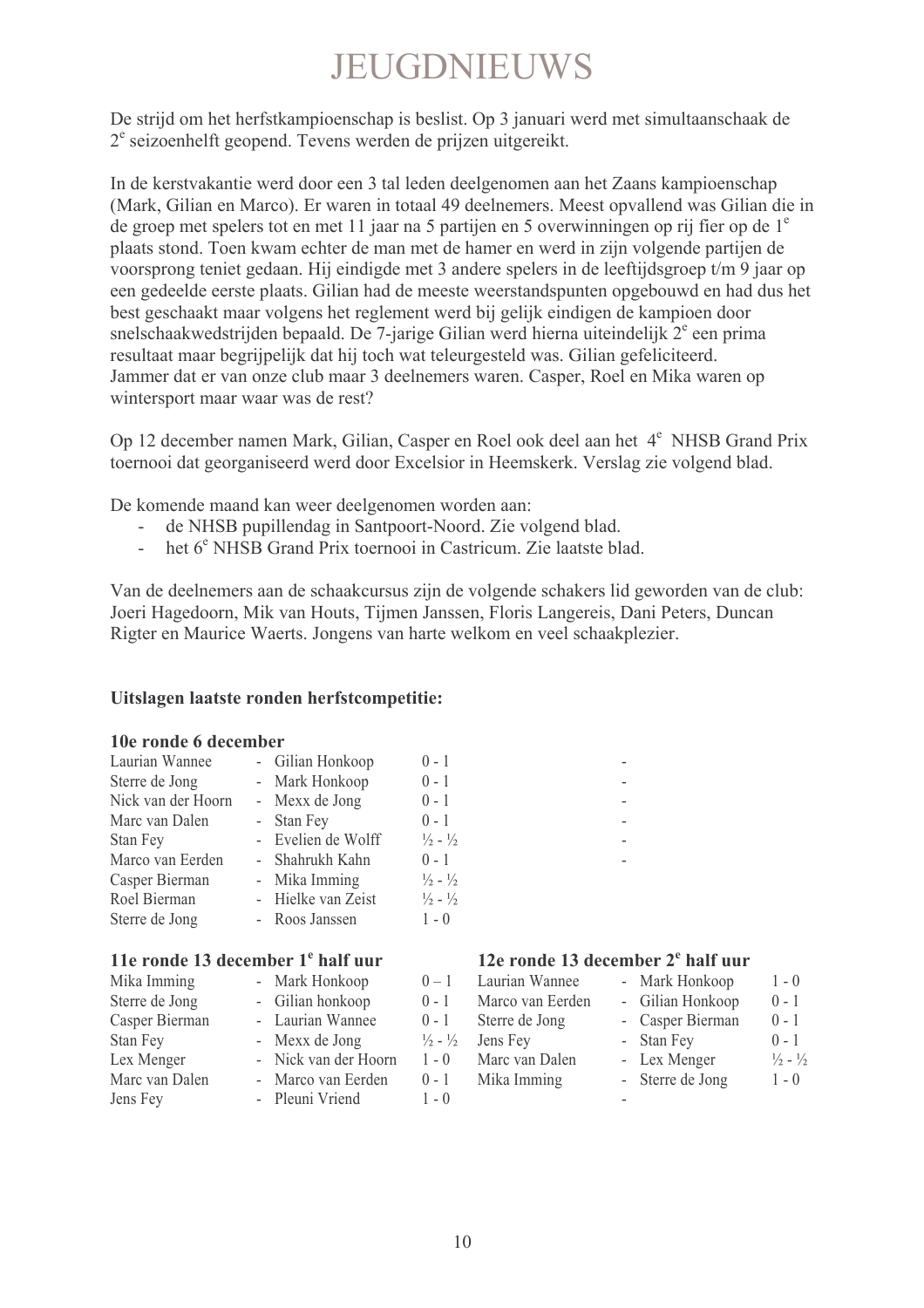#### **Eindstand Herfstcompetitie:**

| 1.           | Mark Honkoop     | 284 |     | 10. Lex Menger        | 120 |
|--------------|------------------|-----|-----|-----------------------|-----|
| 2.           | Gilian Honkoop   | 268 | 11. | Stan Fey              | 117 |
| 3.           | Laurian Wannee   | 250 | 12. | Nick van der Hoorn    | 106 |
| $4_{\ldots}$ | Shahrukh Kahn    | 189 |     | 13. Roel Bierman      | 100 |
| 5.           | Mika Imming      | 175 |     | 14. Marc van Dalen    | 83  |
| 6.           | Sterre de Jong   | 169 |     | 15. Hielke van Seijst | 82  |
| 7.           | Marco van Eerden | 153 |     | 16. Pleuni Vriend     | 76  |
| 8.           | Casper Bierman   | 149 |     | 17. Jens Fey          | 66  |
|              | 9. Mexx de Jong  | 125 | 18. | Roos Janssen          | 47  |

#### Verslag

In het vorige verslag was een foutje geslopen. De uitslag van de wedstrijd Gilian – Mark in de  $9^e$  ronde was geen  $1 - 0$  maar  $0 - 1$ . Hierdoor kwam Mark op afstand bovenaan te staan. Gilian wist zich op de  $2^e$  plaats te nestelen door 3 overwinningen op rij, waaronder een overwinning tegen concurrent Laurian. Laurian won op zijn beurt weer van Mark en zo kan gezegd worden dat de bovenste drie elkaar aardig in evenwicht houden. Shahrukh volgt als 4<sup>e</sup> op afstand, mede doordat hij regelmatig afbericht geeft. Mika, Sterre, Marco en Casper bleven dicht bij elkaar in de buurt. Opmerkelijk was de prestatie van nieuwkomer Nick die, nog maar zo kort lid, direct in de prijzen viel. Zijn talent en snelle vorderingen in het stappenboek zullen hier ongetwijfeld toe hebben bijgedragen.

De prijswinnaars van het herfstkampioenschap zijn:

| Algemeen:         | Stap 3:                            | Stap 2:                         | Stap 1:               |
|-------------------|------------------------------------|---------------------------------|-----------------------|
| 1. Mark Honkoop   | 1. Marco van Eerden 1. Mika Imming |                                 | 1. Mexx de Jong       |
| 2. Gilian Honkoop |                                    | 2. Sterre de Jong 2. Lex Menger |                       |
| 3. Laurian Wannee |                                    |                                 | 3. Nick van der Hoorn |

Allemaal Proficiat.

Op 10 januari zijn we begonnen met de strijd om het Kampioenschap van het seizoen 2010 1011.

#### Uitslagen:

|                | 1e ronde 10 januari 1011 (voor trainingsgroep ook $2^e$ ronde) |         |                  |                  |         |
|----------------|----------------------------------------------------------------|---------|------------------|------------------|---------|
| Gilian Honkoop | - Mark Honkoop                                                 | $0 - 1$ | Mark Honkoop     | - Mika Imming    | $1 - 0$ |
| Mica Imming    | - Marco van Eerden                                             | $0 - 1$ | Marco van Eerden | - Gilian Honkoop | $1 - 0$ |
| Laurian Wannee | - Casper Bierman                                               | $0 - 1$ | Mexx de Jong     | - Casper Bierman | $0 - 1$ |
| Duncan Rigter  | - Dani Peters                                                  | $0 - 1$ | Roel Bierman     | - Marc van Dalen | $1 - 0$ |
| Jens Fey       | - Floris Langereis                                             | $1 - 0$ |                  |                  |         |
| Roos Janssen   | - Mik van Houts                                                | $0 - 1$ |                  | ۰                |         |
| Stan Fey       | - Joeri Hagedoorn                                              | $1 - 0$ |                  | -                |         |

De stand waarbij voor de trainingsgroep alleen de 1<sup>e</sup> ronde is meegerekend:

| 1.  | Mark Honkoop       | 69 | 13. | Shahrukh Kahn    | 32 |
|-----|--------------------|----|-----|------------------|----|
| 2.  | Marco van Eerden   | 61 | 14. | Mika Imming      | 31 |
| 3.  | Casper Bierman     | 61 | 15. | Mexx de Jong     | 15 |
| 4.  | Stan Fey           | 45 | 16. | Maurice Waerts   | 27 |
| 5   | Roel Bierman       | 45 | 17. | Tijmen Janssen   | 27 |
| 6   | Jens Fey           | 41 | 18. | Hielke van Zeist | 24 |
| 7.  | Mik van Houts      | 40 | 19. | Marc van Dalen   | 22 |
| 8.  | Dani Peters        | 40 | 20. | Roos Janssen     | 20 |
| 9.  | Lex Menger         | 36 | 21. | Joeri Hagedoorn  | 20 |
| 10. | Nick van der Hoorn | 35 | 22. | Floris Langereis | 20 |
| 11. | Gilian Honkoop     | 34 | 23. | Duncan Rigter    | 20 |
| 12. | Laurian Wannee     | 33 |     |                  |    |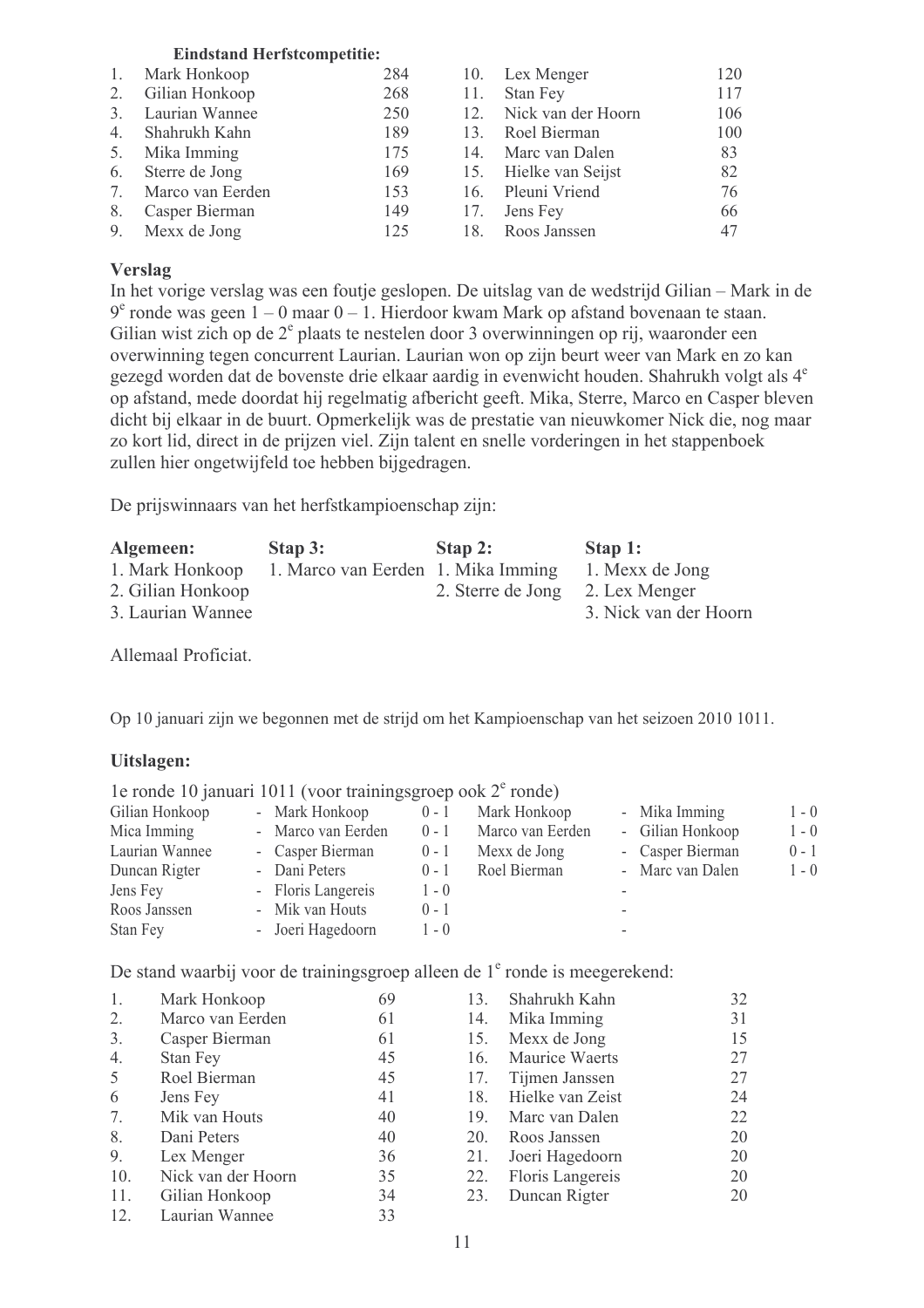Mark die van Gilian en Mika wint, Gilian die zomaar 2 keer op rij verliest van Mark en Marco, Marco die van Gilian en Laurian wint. Een verrassende start maar met in totaal 16 wedstrijden nog een lange weg te gaan.

#### Trainingsgroep:

Wij zijn verheugd dat we voor dit seizoen en de 1<sup>e</sup> helft van volgend seizoen een speciale schaakcursus voor een 8-tal ervaren spelers hebben kunnen regelen. De cursusleider is Cor van Dongen. Cor behoort tot de topschakers in de Zaanstreek, speelt bij ZSC-Saenden de beste vereniging van de Zaanstreek, geeft daar alsmede op enkele basisscholen regelmatig cursussen aan de jeugd. De cursus gaat over het openingsspel, het middenspel en het eindspel en bestaat uit 8 lessen. De lessen dit seizoen worden gegeven op 17 januari, 7 februari, 14 maart en 11 april. Deelnemers aan de cursus zijn Mark Honkoop, Gilian Honkoop, Laurian Wannee, Shahrukh Kahn, Mika Imming, Marco van Eerden, Casper Bierman en Marc van Dalen. De cursus duurt een uur. De week voor de cursus spelen de deelnemers 2 wedstrijden, de  $1<sup>e</sup>$  wordt direct in de stand meegenomen de  $2<sup>e</sup>$  wedstrijd in de stand van de cursus avond. De cursus vraagt een hoge concentratie, ga ervoor en je zult er een hoop van opsteken.

#### Programma komende weken:

|                     | le Half uur              | 2e Half uur                    |
|---------------------|--------------------------|--------------------------------|
| Maandag 24 januari  | Wedstrijd                | Les                            |
| Maandag 31 januari  | Wedstrijd                | Wedstrijd trainingsgroep / Les |
| Maandag 07 februari | Training CvD / Wedstrijd | Training CvD / Les             |
| Maandag 14 februari | Wedstrijd                | Les                            |
| Maandag 21 februari | Vakantie                 |                                |
| Maandag 28 februari | Wedstrijd                | Les                            |

#### **NHSB Pupillendag**

Op zondag 23 januari 2011 wordt door SC Santpoort de jaarlijkse NHSB pupillendag georganiseerd. Deelname is mogelijk voor kinderen geboren na 31 december 2000. Aanvang 12 uur. Aanwezig uiterlijk 11.45 uur. Prijsuitreiking ca. 16.30 uur. Kosten 2 Euro. Speellokatie: Soli-Muziekcentrum, Hagerlingerweg 325, 2071 CH Santpoort-Noord. Tel.: 023-5379025. Naast NS-station Driehuis. Info: http://www.nhsb.nl/index.php Opgave onder vermelding van naam, geboortedatum en vereniging uiterlijk donderdag 20 januari bij Gilles Provoost, Spinner 29, 1625 VC Hoorn.

Email familieprovoost@quicknet.nl. Tel. 0229-216907.

Vorig seizoen deden Casper, Roel, Mark en Gilian mee, waarbij Gilian zich wist te kwalificeren voor de Nationale Pupillendag.

#### **Grand Prix 4 Excelsior**

Op zondag 12 december organiseerde Excelsior het 4<sup>e</sup> Grand Prix toernooi dat gehouden werd in Heemskerk. In groep 6 eindigde Gilian met 6 punten uit 7 partijen op de 1<sup>e</sup> plaats, zijn rating ging omhoog van 530 naar 641. Mark eindigde in groep 6 met 4 punten uit 7 partijen on de 3<sup>e</sup> plaats rating steeg van 580 naar 588. Inmiddels zijn ook Casper en Roel trouwe deelnemers van de Grand Prix toernooien geworden. In groep 7 behaalde Casper met 5 punten uit 7 wedstrijden de  $2^e$  plaats rating steeg van 449 naar 508. Roel werd in groep 94 $^e$  met 31/ punt uit 7 wedstrijden rating 290.

In de totaalstand van 65 deelnemers in groep E Leeftijdscategorie t/m 9 jaar staan onze leden nu op de volgende plaatsen:

| 2. Gilian  | Rating 641 |
|------------|------------|
| 5. Mark    | Rating 588 |
| 19. Casper | Rating 509 |
| 27. Roel   | Rating 290 |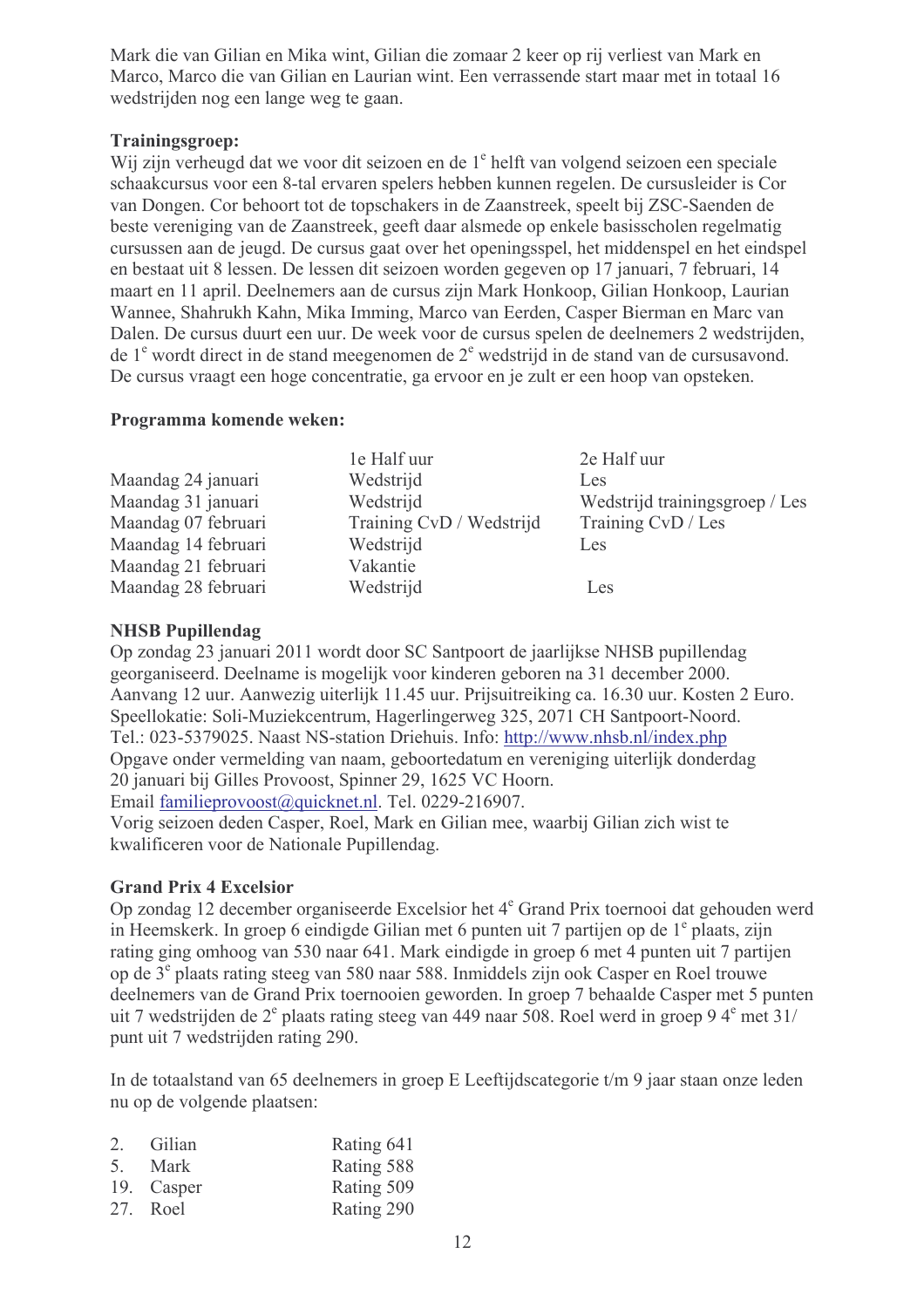Op 9 januari werd het 5<sup>e</sup> Grand Prix toernooi gehouden. Deelnemers waren wederom Mark, Gilian, Casper en Roel. De uitslagen zijn nog niet bekend, hierover meer in het volgende krantje. Wel hoorde ik dat Gilian hier wederom 1<sup>e</sup> werd.



Op internet kwam ik nog een foto van prijswinnaar Casper tegen:

#### Website:

Voor een wekelijkse update van de stand, uitslagen en het laatste nieuws kun je terecht op onze website: www.schaakclubassendelft.nl. De website wordt elke dinsdag aangepast.

#### Afberichten

Afberichten kunnen gedaan worden bij: Aad Lansbergen Tel: 075-6871474 of per email a.lansbergen@wxs.nl. Liefst uiterlijk zondags. Indien je afbericht doet krijg je 1/3 van je puntenwaardering!

Aad Lansbergen